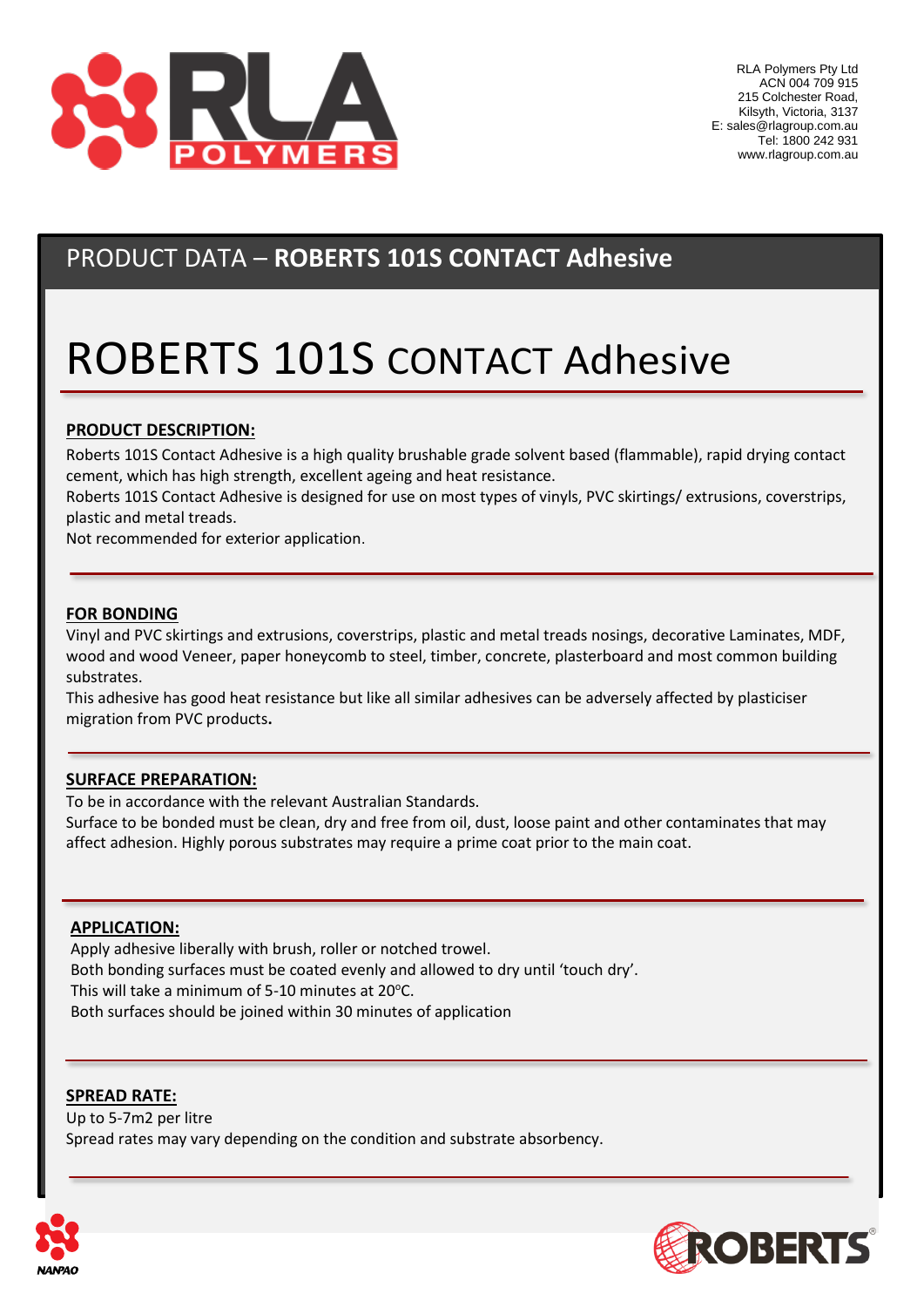

# PRODUCT DATA – **ROBERTS 101S CONTACT Adhesive**

## **PACKAGING:**

1, 4 and 20 litre

## **HIGHLY FLAMMABLE:**

Avoid contact with skin and eyes and avoid breathing vapour. Contains: 30-60% Liquid Hydrocarbons

### **CLEAN UP:**

To clean up equipment and adhesive spills, use Roberts 900 Cleaner/Thinner (Flammable) Roberts 900 is not recommended for removing adhesive from vinyl, carpet or painted surfaces.

### **SHELF LIFE / STORAGE:**

Keep container tightly closed. Store Locked up. Keep container in a cool well ventilated place away from sources of heat. A Safety Data Sheet Available on request

### **SAFETY & HANDLING**

A Safety Data Sheet is available on request. KEEP away from HEAT/SPARKS/OPEN FALMES/HOT SURAFCES – NO SMOKING Keep container tightly closed. Avoid contact with skin and eyes and avoid breathing vapour. Ground/bond container and receiving equipment Use explosion proof electrical /ventilation/lighting equipment. Use only non-sparking tools. Take precautionary measures against static discharges. Avoid breathing vapours. Use only outdoors or in well ventilated areas. Wear protective gloves, eye and face protection. Wash thoroughly after handling. Person who are sensitive to odours and or chemicals should avoid the work area. During the installation process, adequate ventilation of the work area should be maintained. Do not handle until Safety Directions have been read and understood.

#### **FIRST AID**

For advice or you feel unwell contact a Poisons Information Centre (Australia ph 131126, New Zealand ph 0800 764 766) or a doctor at once.



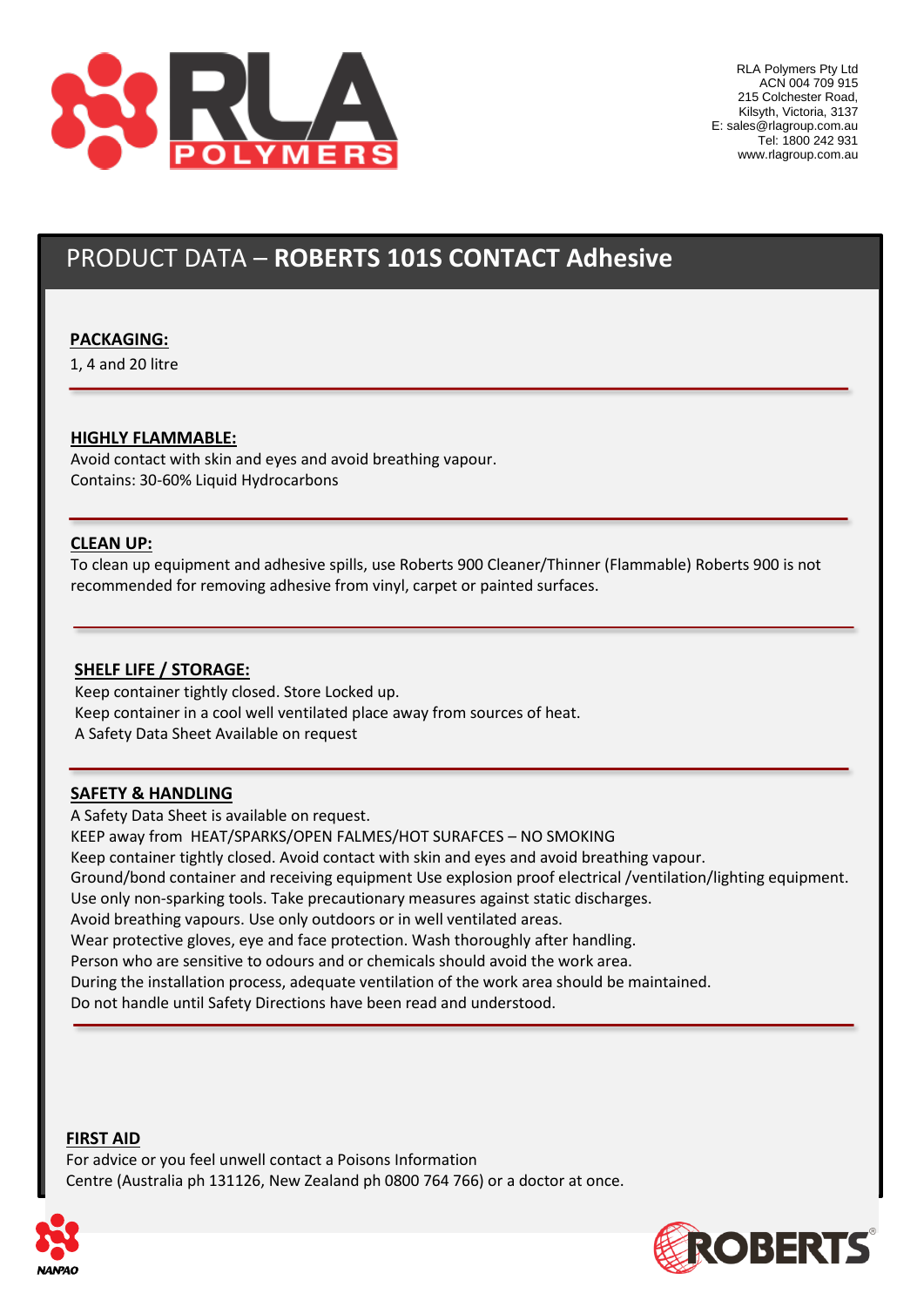

# PRODUCT DATA – **ROBERTS 101S CONTACT Adhesive**

If swallowed do NOT induce vomiting.

IF SWALLOWED immediately call the Poisons Information centre or a doctor.

IF ON SKIN Remove immediately all contaminated clothing and wash skin with soap and water. If skin irritation occurs get medical advice/attention. IF IN EYES Rinse carefully with water for several minutes.If eye irritation persists get medical advice/attention.

Wash contaminated clothing before reuse. IF INHALED Remove victim to fresh air and keep at rest in a position comfortable for breathing.

IN case of FIRE use foam to extinguish.

## **FIRE**

IN case of FIRE use foam to extinguish.

Firefighters should wear full protective clothing and self contained breathing apparatus.

**Warranty Statement:**